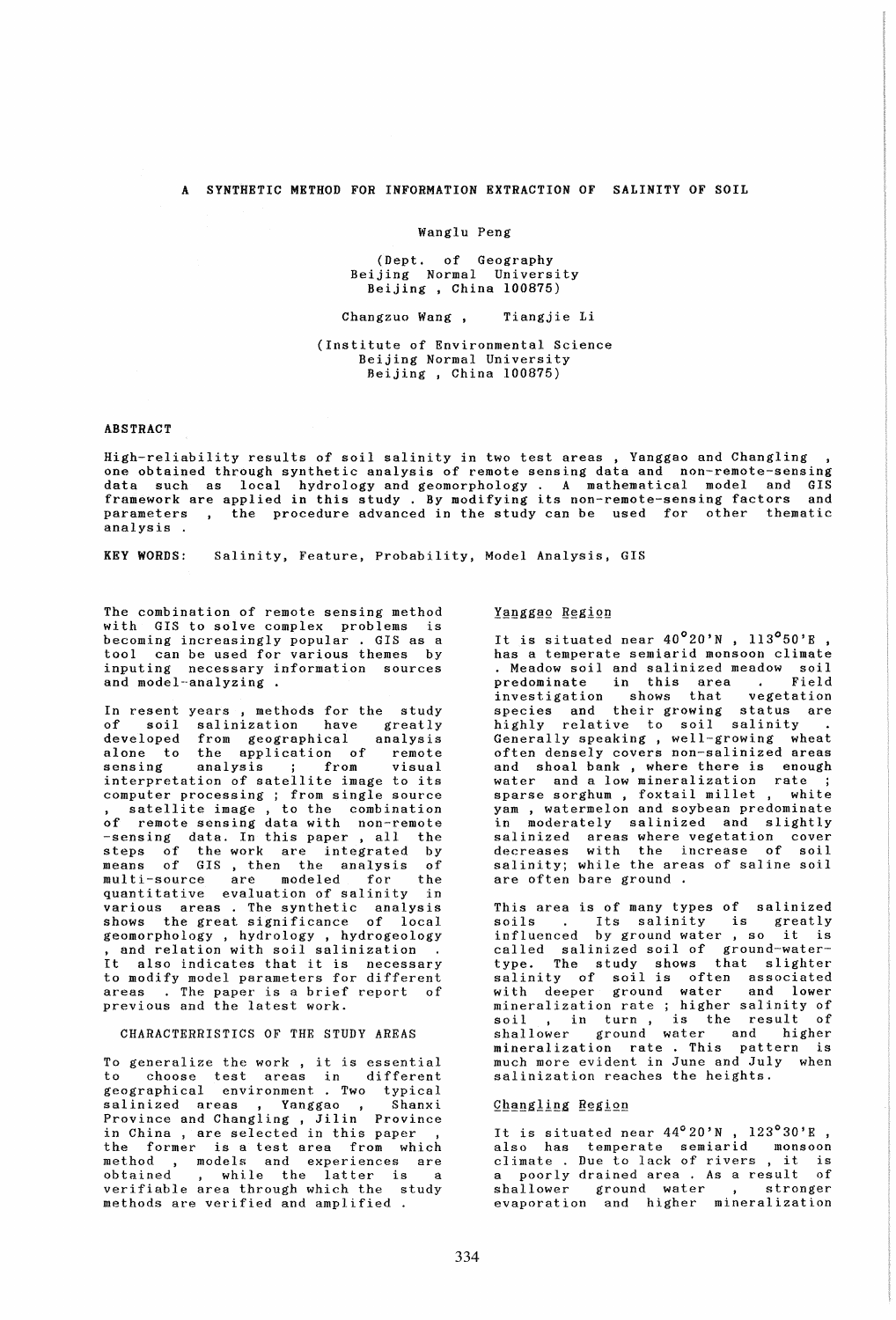rate, soil of various salinity can be rate ; soil of various saininty can be<br>found in this area. As an agricultural region , climate , geomorphology , ground water hydrology , parent material as well as human activity can all affect soil salinization ; however , ground water and local geomorphology, esp. the water and rocal geomorphorogy, esp. enc. pronouncing in this area than in Yanggao , are the leading factors . Salts can be deposited on the surface of lowland and poor ground water runoff areas. The effect of micromorphology is also quite prominent in areas of lower relief .<br>Some depressions are the region of<br>highly concentrated salt and water where the highest salinity is not in the center but at the edge.

#### WORKING SYSTEM

The framework of GIS (Fig.l) is adopted to simplify and generalize the work Data input section includes the input of remote sensing data , non-remote-sensing data and parameter tables , such as reading Landsat TM data tape, choosing subarea and storing them in form of grid ; digitizing the maps of ground water and geomorphology , changing the format from vector to raster ; coloring , displaying of image patches and input of parameters determined by experts. Preprocessing section has a variety of functions, for choice e.g. feature selecting of remote sensing data , econverty correction, layer overlaying,<br>statistically analyzing of some known areas, etc. In model analysis , the necessary data before or after preprocessing are operated and the results are displayed in form of statistical tables or images. If the results are not satisfactory enough, parameter tables will be modified and operated again until the reasonable results are obtained . Finally , hard copy results of images or tables are outputed .

This framework helps to systematize the analysis processes, by means of which anarysis processes , by means or which<br>rapid processing , timely renewal of data and dynamically monitoring can be realized .

The whole VAXll/750 equipments processing flow is accomplished with computer and peripheral of image and graphic

#### MAIN PROCEDURE

## **Routine Work**

To evaluate the accuracy of the synthetic analysis, routine work such as ground data collection , field investigation and visual interpretation , accordingly the precise classification of soil salinity , should be completed before computer work , and the area of every salinity class , in the test region , should be worked out . Soil are classified according to the salt content in surface horizon, soils with a

salinity of greater than 1% and 0.6-1% are saline soils and highly salinized soils , respectively , 0.4-0.6% is<br>moderately salinized soils , 0.1-0.4% is slightly salinized soils and less than 0.1% is non-salinized soils . The<br>routine work, on which the computer processing is based, should be done cautiously . To determine salt content and salinization types, soil sample analysis may be needed

## Features Selection

To decrease the amount of remote sensing data, separate the effects of soil and<br>vegetation and sharpen the vegetation , and sharpen the characteristics of salinized soils , this study tried many ways of the feature selection. Slightly salinized soils and moderately salinized soils are very difficult to discriminate because they are often distributed criss-cross . After a number of comparisons and experiments , Kauth-Thomas experiments , Kauth-Thomas<br>transformation appears to be the best way for soil analysis . Data are reduced way for solid marying. Such are reduced<br>from 7 TM bands to 3 bands, i.e. brightness component , greenness component and wetness component Greenness component extracts the Greenness component extracts the<br>influence of vegetation cover and helps to apply the relationship between vegetation and salinity. Obviously , the plan of soils view combinated from brightness component and wetness component carries the main information of soil salinization. In the twodimentional space different salinized soils , esp. moderately salinized soil or slightly salinized soil , can be determined by their location. Having been processed, the color compounding image of three components is much more effective in salinity analysis than<br>false color image of TM Bands 4, 3, 2 and color image of the first 3 principle components after K-L transformation(3]

#### Analyzing Model

Model analysis is based on classification of compounded multiinformation. With expert experiences, it can be accomplished at its first run.

Soil salinization Model, based on soil genesis theory, can quantitatively analyze salinized soils . Satellite example sensing data still used as the<br>remote sensing data still used as the<br>main information source, but they are main information source, but they no more than spectral information which only reflects the integrated characteristic of soil cover , soil types and other factors. It is necessary to combine the important ground information , such as geomorphology, hydrogeology and other geomorphorogy, nydrogeorogy and other<br>non-remote-sensing data, with them to non-remote-sensing data , with the<br>improve the reliability of result.

According to GIS method, all the data, including remote sensing data and nonremote-sensing data , should be overlayed , in same scale and project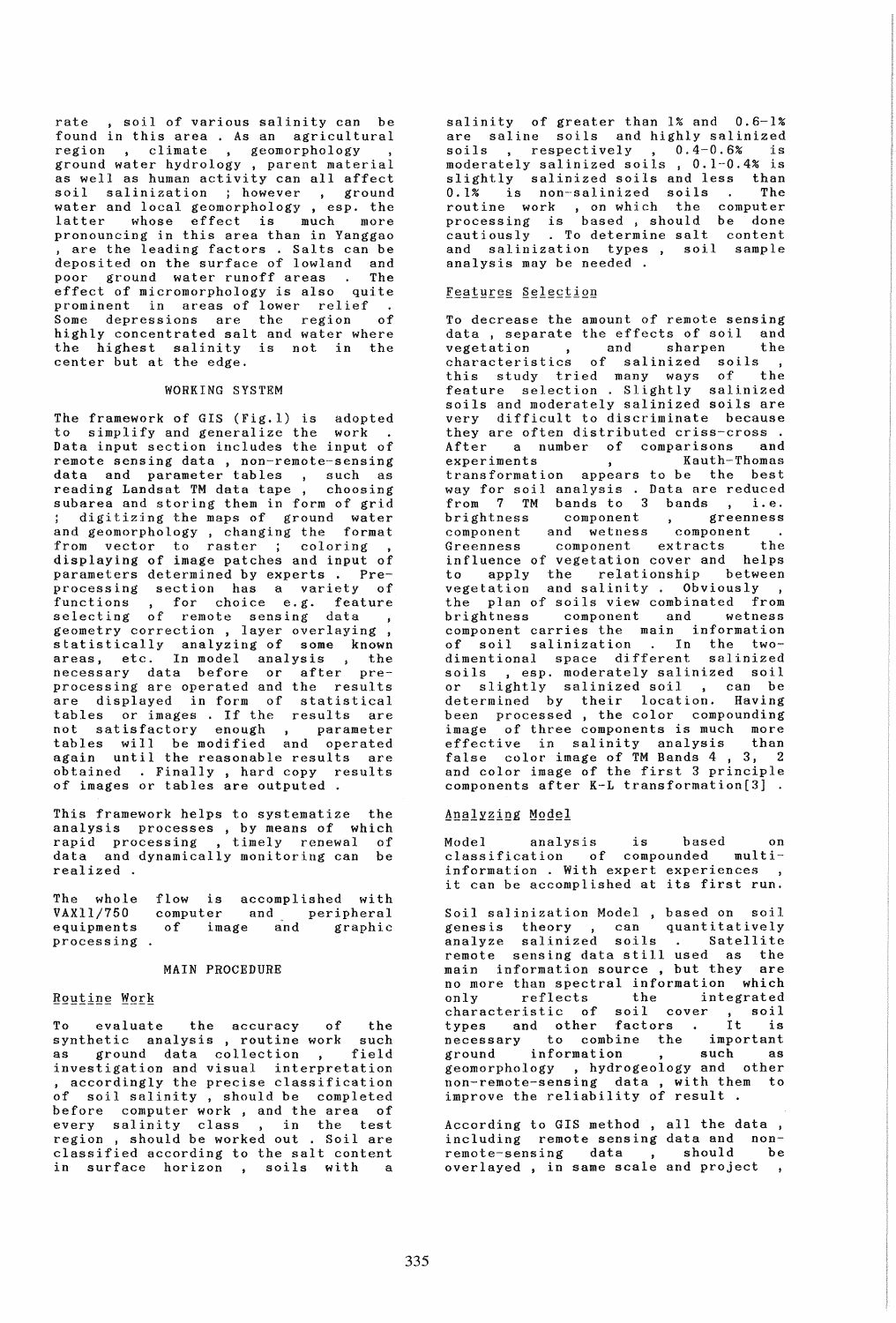then stored in Geo-database . Image data are stored in raster form with different band in different layer, and map data in an data and All in vector form with every map isolated layer . Then , vector should be changed to raster form overlayed with other data layer the layers should be registered before model analysis .

If the grid element of all layers is :

$$
X = (x1, x2, \ldots, xs, \ldots, xn)^T
$$

s = 1 , 2 ,..., n . n is the number of<br>dependent sources . According to<br>generalized statistical pattern recognition theory, if wj is the grade recognition theory, if wy is the grade<br>of salinity,  $j = 1, 2, ..., m$ . m is the number of grade j rs is the weight of the sth source , then the simplified membership function[l] is :

$$
Fj(X) = (1-n) \ln [P(wj)] + \sum_{s=1}^{n} \{ \ln [rs*P(wj(xs)] \} [2]
$$

if

$$
F* = MAX[Fj(X)]
$$
 (j = 1, 2, ..., m)

then X is belong to w\* grade

As remote sensing data are often recognized by means of statistics , during preprocessing the statistical mean vector and covarience matrix of every grade can be got . Accordingly Function F can be simplified as

$$
Fj(X) = Prs + \sum_{s=1}^{n-k} \{ln[rs*P(wj(xs)]\}
$$

where k is the number of remote sensing sources i rs makes allowance for the weight of non-remote-sensing data alone Prs is posterior probability of all remote sensing data . The function can be used not only for salinity analysis but also for generalized compounding analysis of remote sensing data and nonremote-sensing data .

## Determination of Probability Parameter tables

As indicated above , the principal factors influencing soil salinization of different areas can be determined through field investigation . However these factors work in a certain rang In Changling, for example, soil with<br>In Changling, for example, soil with<br>ground water depth less than 0.5 m are often highly salinized and saline soil , soil with ground water depth 1.5--2.5 m are often slightly salinized, while soil with ground water depth greater than 2.5 m are often non-salinized farmland . This pattern varies in different area . In Yanggao , for

example , the ground water , deeper than 1 m , has a similar tendency to influence soil salinity, but it is classified in more detail. Soil with ground water depth 1.4-1.8 m are usually moderately salinized . Probability parameters , in different scope , of the two test areas are list below. Due to little differentiation of ground water mineralization in Changling , ground water depth and geomorphology appear to<br>be the main factors (tables be the main factors .(tables 1.1,1.2,1.3)

As a comparative area , Yanggao has a much great differentiation of ground<br>water mineralization rate , so it becomes more important factors than in Changling . According to local conditions , the probability parameters are modified( tables 2.1,2.2).

### Calculation and Adjustment

The results of operating the input data through the model should be compared with visually interpreted soil salinity map . If it is not identical enough other non-remote-sensing data should<br>be considered or the probability be considered or the probability parameters adjusted . This step is essential because there are complex factors influencing soil salinization. Expert experiences are indispensable for the salinization analysis of different areas . The framework of GIS is convenient for adjusting information sources or model parameters .

## RESULTS AND CONCLUTIONS

GIS way is applied in the experiment of this paper. Based on data collecting and typical field investigation, the synthetic computer analysis of soil synthetic compact analysis of Swanding is realized. In this paper the features of remote sensing data are extracted and statistically analyzed <sup>j</sup> geographical conditions are taken into account i after overlay of TM image and such thematic maps as hydrology map, geomorphology map, model calculation and parameter adjustment to different locality are made ; as a result, the confidence has been greatly improved.

With visual interpreted soil salinity map on the scale of 1:100,000 as example on the beard of infectious as model analysis in Changling , where n 4 ,can reach 94.1% (table 3) and that in Yanggao, where  $n = 3$ , is as high as 91.7% (table 4) .

As a method of Synthetic Analysis, the procedure proposed in this paper is effective not only in monitoring salinized soils but also in other themes<br>with higher accuracy . GIS way with higher accuracy . GIS way contributes greatly to data renewal and modification as well as model adjustment Undoubtedly , this method has a generalized significance .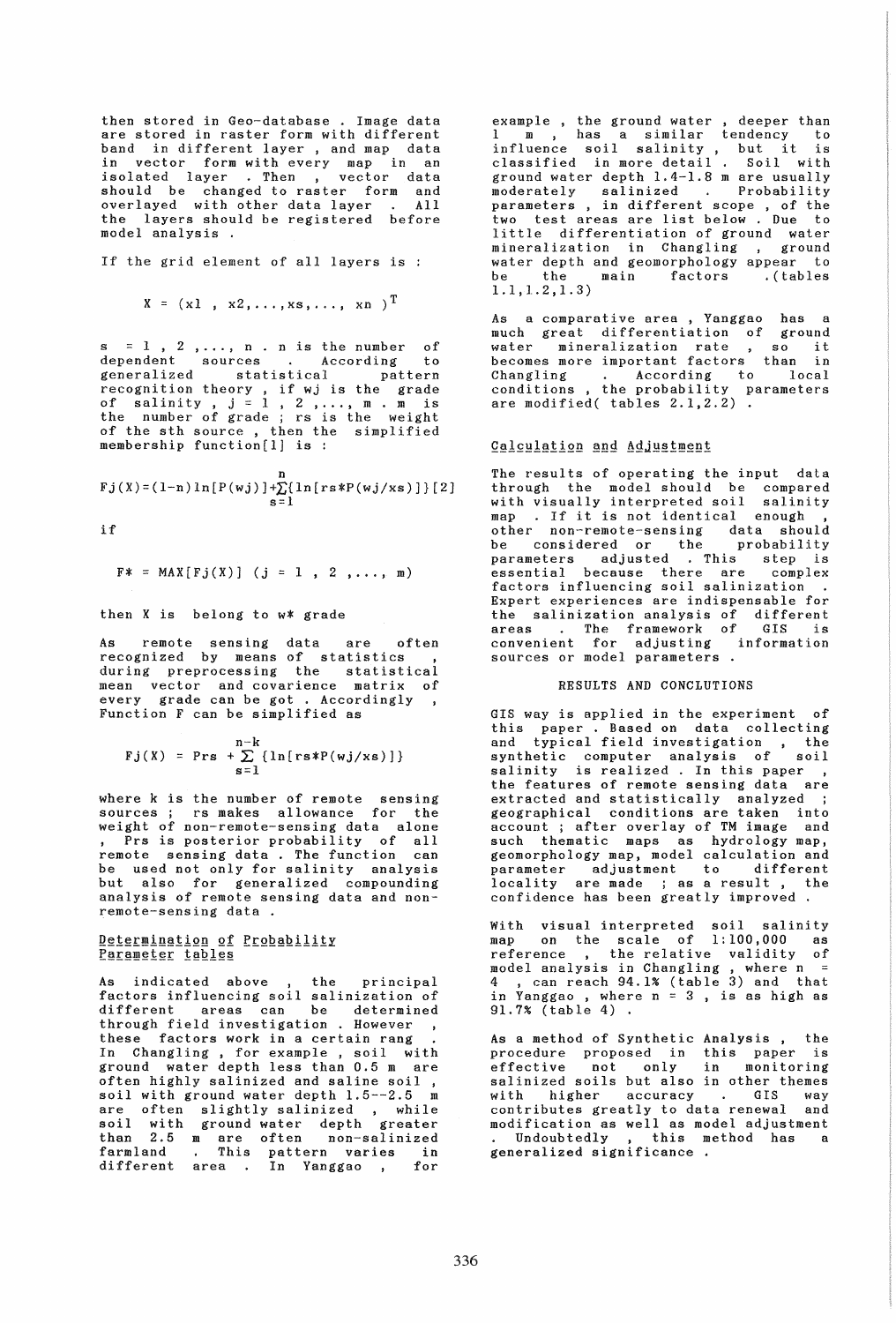References :

1. Swain, P.H. Richards, J.A. and Lee, T., 1985, Machine processing of remotely sensed data symposium PP.211-218. 2. Peng, Wanglu and Li, Tianjie , 1990, Proceedings of the 11th Asian Conference on Remote Sensing P-13-1 - P-13-6. 3. Peng, Wanglu and Li, Tianjie, 1989,

The Effect of Kauth-Thomas Transformation for TM Data on the Interpretation of Salinity of Soil . In: Preprint on 40th Congress of the International astronautical federation. 4. Marble, Duane. F, Calkins, Hugh. W, Peuquet, Donna. J, 1984, Basic Readings in Geographic Information Systems, SPAD Systems. Ltd.



# Fig. 1 Working framework

|  |                                     |                                                                           |                                                                                                                                         |  | table i.i flobabliity farameters of ground water depth at changing                                                                                                                                                                                                                                         |  |
|--|-------------------------------------|---------------------------------------------------------------------------|-----------------------------------------------------------------------------------------------------------------------------------------|--|------------------------------------------------------------------------------------------------------------------------------------------------------------------------------------------------------------------------------------------------------------------------------------------------------------|--|
|  |                                     |                                                                           |                                                                                                                                         |  | : serial:depth:water:non- : slightly :mid- :highly :saline :<br>: number: (m) : : salinized: salinized: salinized: salinized: soil:<br>$\langle 2 \rangle$ ( $\langle 3 \rangle$ ) ( $\langle 2 \rangle$ ) ( $\langle 3 \rangle$ ) ( $\langle 2 \rangle$ ) ( $\langle 3 \rangle$ ) ( $\langle 3 \rangle$ ) |  |
|  |                                     |                                                                           | $\begin{array}{cccccccc} 1 & 1 & 0 & 100 & 1 & \end{array}$                                                                             |  |                                                                                                                                                                                                                                                                                                            |  |
|  |                                     | $\frac{1}{2}$ $\frac{2}{1}$ $\frac{1}{0.5}$ $\frac{1}{1}$ 5 $\frac{1}{1}$ |                                                                                                                                         |  | $5-15$ $35-45$ $45-55$ ;                                                                                                                                                                                                                                                                                   |  |
|  | $\frac{1}{2}$ 3 $\frac{10.5-11}{2}$ |                                                                           | the control of the control of the control of the con-                                                                                   |  | $10 \t{55-75} \t{15-25}$                                                                                                                                                                                                                                                                                   |  |
|  | $\frac{1}{2}$ 4 $\frac{1}{2}$ 1-1.5 |                                                                           | the control of the control of the control of the control of the control of<br>عبدهم والمستشفين والمستقط والمستمسط والمستقصية والمستقصية |  | $5 \t 45-55 \t 15-25 \t 20-30 \t 1$                                                                                                                                                                                                                                                                        |  |
|  | 12.51                               |                                                                           | $1 5 11.5-1 1 5-15 75-85 1 5-15$<br>( www.www.com ) www.www.com ) www.www.com ) www.www.www.com - 2 www.www.www.www.                    |  |                                                                                                                                                                                                                                                                                                            |  |
|  |                                     |                                                                           | $\frac{1}{1}$ 6 $\frac{1}{2}$ 2.5 $\frac{1}{1}$ 85-95 $\frac{1}{2}$ 5-15 $\frac{1}{2}$                                                  |  |                                                                                                                                                                                                                                                                                                            |  |

table 1.1 Probability Parameters of ground water depth at Changling

table 1.2 Probability parameters of

|              |                                   |               | serialitypes waterinon- islightly imid- ihighly isaline                                                       |       |                  |                |            |
|--------------|-----------------------------------|---------------|---------------------------------------------------------------------------------------------------------------|-------|------------------|----------------|------------|
| :number;     |                                   |               | : {\disalinized:salinized:salinized:salinized: soil;<br>$(3)$ $(2)$ $(3)$ $(4)$ $(5)$ $(6)$ $(7)$ $(8)$ $(8)$ |       |                  |                | (%)        |
| $\mathbf{1}$ | water :100;                       | $\mathcal{L}$ |                                                                                                               |       |                  |                |            |
| 2            | thollow 5                         |               |                                                                                                               | 5 -   | $10-15$ $165-75$ |                | -5         |
| -3-          | $: \lceilower \rceil$<br>: plain: |               |                                                                                                               |       |                  | $5-15$ $15-25$ | $165 - 75$ |
| $4 \quad$    | 'slight'<br>:sloped:<br>: plain:  |               |                                                                                                               | 65-75 | $10-20$          | $1, 5-15$      | 5          |
| 5            | : plain:                          |               | $\frac{1}{1}$ 60-70 $\frac{1}{25-35}$                                                                         |       |                  |                |            |
|              | dune                              |               | $\sim$ $\frac{100}{100}$                                                                                      |       |                  |                |            |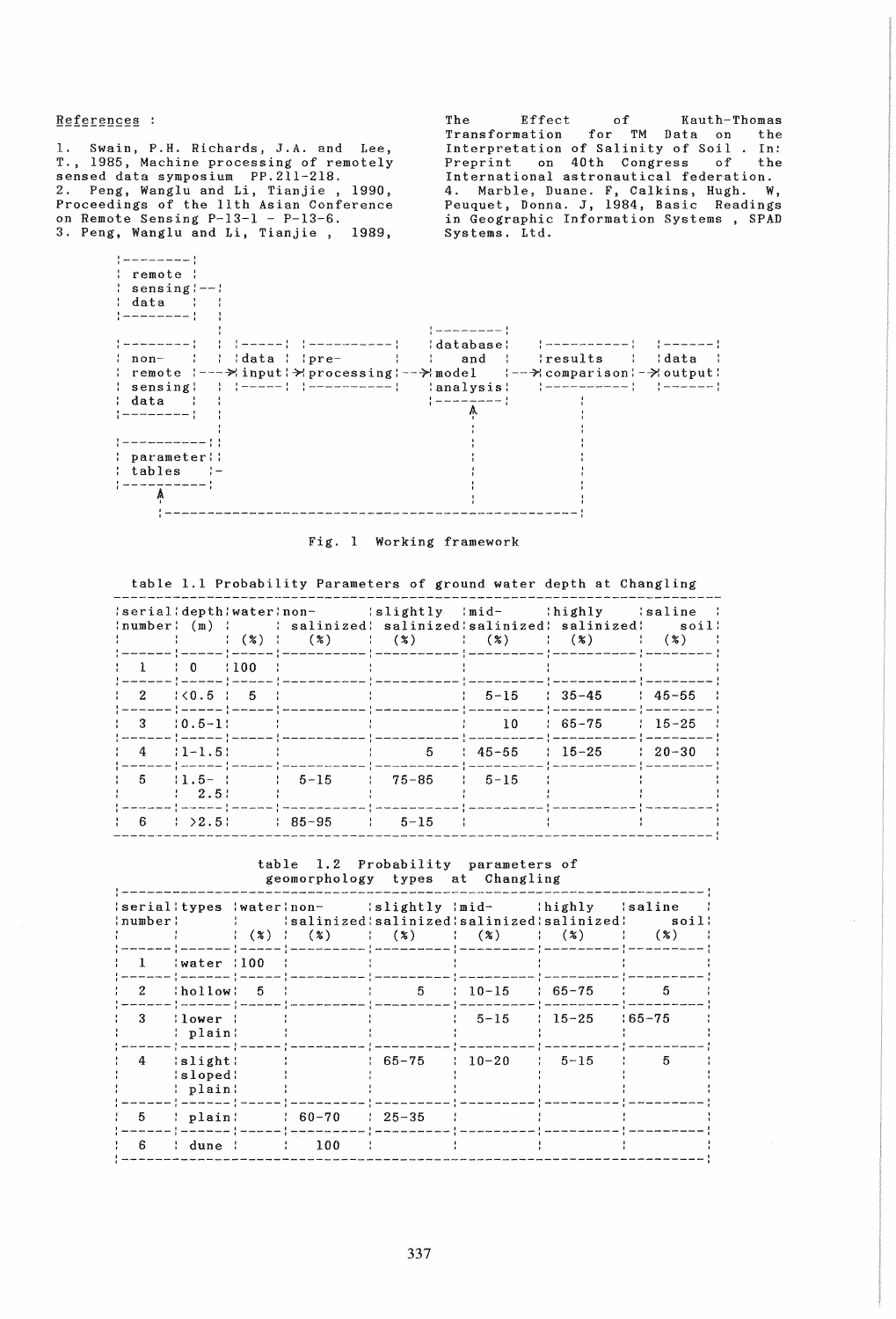|  |                                    |                                         |  | : serial: rate : water: non- : slightly : mid- : highly : saline :                                                                                                                                                                                                                                                                                                                                                                                                                                                                                                                                                                                                       |  |
|--|------------------------------------|-----------------------------------------|--|--------------------------------------------------------------------------------------------------------------------------------------------------------------------------------------------------------------------------------------------------------------------------------------------------------------------------------------------------------------------------------------------------------------------------------------------------------------------------------------------------------------------------------------------------------------------------------------------------------------------------------------------------------------------------|--|
|  |                                    |                                         |  | $\lceil \texttt{number} \rceil (\texttt{mg}/1) \rceil$ $\lceil \texttt{salinized} \rceil$ $\lceil \texttt{salinized} \rceil$ $\lceil \texttt{sgd} \rceil$ $\lceil \texttt{sgd} \rceil$ $\lceil \texttt{sgd} \rceil$ $\lceil \texttt{sgd} \rceil$ $\lceil \texttt{sgd} \rceil$<br>$\hspace{1.6cm}   \hspace{1.6cm}   \hspace{1.6cm}   \hspace{1.6cm}   \hspace{1.6cm}   \hspace{1.6cm}   \hspace{1.6cm}   \hspace{1.6cm}   \hspace{1.6cm}   \hspace{1.6cm}   \hspace{1.6cm}   \hspace{1.6cm}   \hspace{1.6cm}   \hspace{1.6cm}   \hspace{1.6cm}   \hspace{1.6cm}   \hspace{1.6cm}   \hspace{1.6cm}   \hspace{1.6cm}   \hspace{1.6cm}   \hspace{1.6cm}   \hspace{1.6cm}  $ |  |
|  |                                    | $1 \t3 \t4 \t500$ : 65-75 : 20-30 : 5 : |  | {==================={-====={->====={--====={-===={--======{--==={-}}}}}}<br>(«ненини» (непишне (непишн (нападнатата) (нападнатата) дипломатата (нападнатата) (нападната                                                                                                                                                                                                                                                                                                                                                                                                                                                                                                  |  |
|  | $\frac{1}{2}$ $\frac{1500 - 1}{2}$ | しゅうしょう しゅうしょう おおや しゅうしょう ほうしょう          |  | $\frac{1}{2}$ 2 $\frac{1000}{1000}$ $\frac{1}{20-40}$ $\frac{25-35}{25-35}$ $\frac{10-20}{10-20}$ $\frac{5-15}{5-15}$ $\frac{5-15}{10-15}$                                                                                                                                                                                                                                                                                                                                                                                                                                                                                                                               |  |

# table 1.3 probability parameters of ground water mineralization rate at Changling

Table 2.1 Probability parameters of ground water depth at Yanggao

|  |                                                                                                                                                                                                                                                                                                                                                                                                                                                                                                                                 |  | 's actually salinized & later this is all the set of the control of the later than the later than the later than the later than the later than the later than the later than the later than the later than the later than the<br>: number: (m) :salinized:salinized:salinized:saline soil : |
|--|---------------------------------------------------------------------------------------------------------------------------------------------------------------------------------------------------------------------------------------------------------------------------------------------------------------------------------------------------------------------------------------------------------------------------------------------------------------------------------------------------------------------------------|--|---------------------------------------------------------------------------------------------------------------------------------------------------------------------------------------------------------------------------------------------------------------------------------------------|
|  | $\hspace{1.6cm}   \hspace{1.6cm} \hspace{1.6cm} ( \hspace{1.6cm} 2 \hspace{1.6cm} ) \hspace{1.2cm}   \hspace{1.6cm} ( \hspace{1.6cm} 3 \hspace{1.6cm} ) \hspace{1.2cm}   \hspace{1.6cm} ( \hspace{1.6cm} 2 \hspace{1.6cm} ) \hspace{1.2cm}   \hspace{1.6cm} ( \hspace{1.6cm} 3 \hspace{1.6cm} ) \hspace{1.2cm}   \hspace{1.6cm} ( \hspace{1.6cm} 3 \hspace{1.6cm} ) \hspace{1.$<br>$\begin{array}{cccccccc} \cdot & 1 & \cdot & 1.0-1.4 \end{array}$ 0 $\begin{array}{cccccccc} \cdot & 10 & \cdot & 20-30 \end{array}$ 60 - 70 |  |                                                                                                                                                                                                                                                                                             |
|  | $\frac{1}{2}$ $\frac{11.4-1.8}{0}$ $\frac{1}{20-30}$ $\frac{60-70}{10}$ $\frac{1}{10}$                                                                                                                                                                                                                                                                                                                                                                                                                                          |  | f proposant factor non factor non non factor non non factor non non factor in non non non non non                                                                                                                                                                                           |
|  | $\frac{1}{2}$ 3 $\frac{11.8-2.0!}{2}$ 15 $\frac{160-70}{2}$ 10-20 $\frac{1}{2}$ 5<br>(members) (members) indicated in the condition of the condition of the condition of indicated                                                                                                                                                                                                                                                                                                                                              |  |                                                                                                                                                                                                                                                                                             |
|  | $\frac{1}{2}$ 4 $\frac{12.0-2.4}{2}$ 50-60 $\frac{1}{2}$ 30-40 $\frac{1}{2}$ 5-15 $\frac{1}{2}$ 0                                                                                                                                                                                                                                                                                                                                                                                                                               |  | : sesende : description : de communication : de communication ; de communication : de communication                                                                                                                                                                                         |
|  | $\frac{1}{2}$ 5 $\frac{1}{2}$ 2.4 $\frac{1}{20}$ 70-80 $\frac{1}{20}$ 20-30 $\frac{1}{20}$ 0 $\frac{1}{20}$ 0                                                                                                                                                                                                                                                                                                                                                                                                                   |  |                                                                                                                                                                                                                                                                                             |

# table 2.2 Probability parameters of rate of ground water mineralization at Yanggao

|                           | :serial: rate<br>: number: (mg/1)     |                                                               |                     |                        | :non- :slightly :mid- :highly salinized:<br>salinized'salinized'salinized'& saline soil |
|---------------------------|---------------------------------------|---------------------------------------------------------------|---------------------|------------------------|-----------------------------------------------------------------------------------------|
|                           |                                       | $(2)$ $(2)$ $(3)$ $(4)$ $(5)$ $(6)$                           |                     |                        | (3)                                                                                     |
|                           | $1 \quad 1 \quad 1 \quad 600$         | $: 80 - 90 : 10 - 20$                                         |                     | $\sim$ $\sim$ $\sim$ 0 |                                                                                         |
| $\frac{1}{2}$             | $1600 - 800$                          | $\frac{1}{2}$ 30-40 $\frac{1}{2}$ 60-70                       |                     | $\sim$ $\sim$ $\sim$ 0 | n                                                                                       |
| $\mathbf{1}$ $\mathbf{3}$ | $1800-1000$ ; 5-15 : 70-80 ; 10-20    |                                                               |                     |                        | $\sim$ 1 $\sim$ 0                                                                       |
|                           | $\frac{1}{2}$ 4 $\frac{1000-3000}{1}$ | $\begin{array}{cccccccc}\n0 & \cdot & \cdot & 0\n\end{array}$ |                     | : 70-80 : 20-30        |                                                                                         |
| 1.5                       | $\frac{13000 - 6000!}{13000}$         |                                                               | $0 \qquad \qquad 0$ | $\pm 20-30$            | $170 - 80$                                                                              |
| $\pm$ 6                   | $\rightarrow 6000$ ; 0 ;              |                                                               | 0                   | $10 - 20$              | $: 80 - 90$                                                                             |

table 3 . Results of different analysis , at Changling

| :proportion :water:non- :slightly :mid- :highly :saline :village:relative:<br>$\{in\$ total $\{in\}$<br>$3 \text{area}$ $(2)   (3)$                                                                                                  | :salinized:salinized:salinized:salinized: soil:& city :validity: | $(2)$ $(3)$ $(4)$ $(5)$ $(6)$ $(7)$ $(8)$ $(8)$ $(1)(3)$ $(1)(3)$ |                   |                                     |  |      |
|--------------------------------------------------------------------------------------------------------------------------------------------------------------------------------------------------------------------------------------|------------------------------------------------------------------|-------------------------------------------------------------------|-------------------|-------------------------------------|--|------|
| $\{visual$ $\{2.95 \pm 40.4 \pm 5.33 \pm 11.43 \pm 20.32 \pm 17.53 \pm 2.03 \pm 100\}$<br>$ inter-$<br><i>i</i> pretation<br>(menomenona) salah (menomenon) salah bah (menomenon) salah bah (salah bah (menomenon) (menomen) (menome |                                                                  |                                                                   |                   |                                     |  |      |
| : only remote: $2.6$ : $34.7$ : $6.1$<br>'sensing                                                                                                                                                                                    |                                                                  |                                                                   | $\therefore$ 12.8 | $\frac{1}{20.8}$ $\frac{18.8}{4.3}$ |  | 88.5 |
| $\verb synthetic  2.6  38.1$<br>analysis                                                                                                                                                                                             |                                                                  | $\ddagger$ 5.8                                                    | $\pm 11.9$        | $\pm 20.4 \pm 17.3 \pm 4.0$         |  | 94.1 |